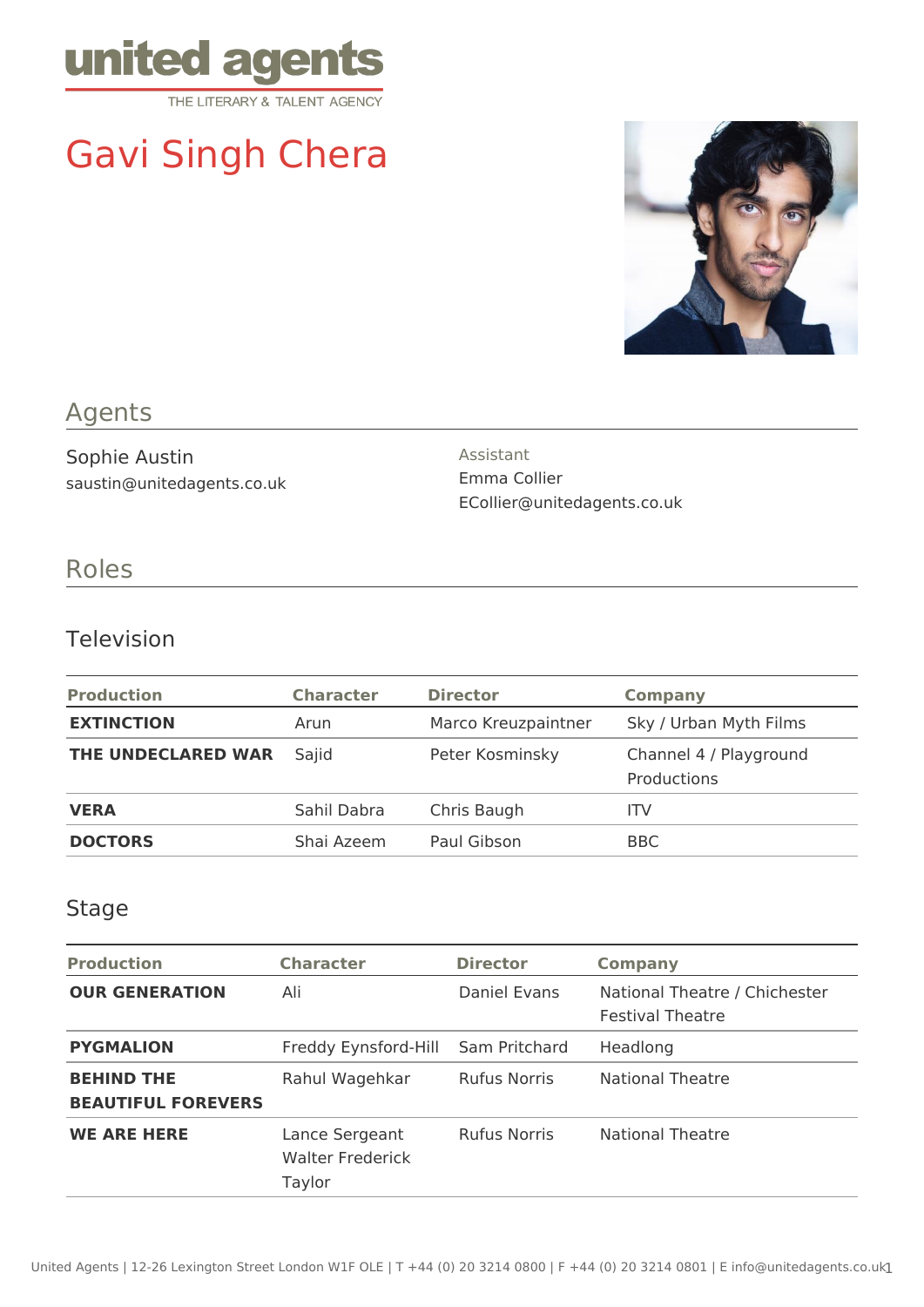| <b>Production</b>                        | <b>Character</b>            | <b>Director</b>       | <b>Company</b>                                                                    |
|------------------------------------------|-----------------------------|-----------------------|-----------------------------------------------------------------------------------|
| <b>DR BLIGHTY</b>                        | Sikh Soldier                | Ajay Chhabra          | <b>Nutkhut</b>                                                                    |
| <b>WUTHERING HEIGHTS</b>                 | <b>Graveside Heathcliff</b> | Emily Lim             | <b>National Youth Theatre</b>                                                     |
| <b>CONSENSUAL</b>                        | Rhys                        | Pia Furtado           | <b>National Youth Theatre</b>                                                     |
| <b>MERCHANT OF VENICE</b>                | Lorenzo                     | Anna Niland           | <b>National Youth Theatre</b>                                                     |
| <b>SWIPE</b>                             | Siaf                        | Carolina<br>Giammetta | National Youth Theatre/ Arcola<br>Tent                                            |
| <b>BETRAYAL</b>                          | Italian Waiter              | Jonathan Moore        | RADA/ George Bernard Shaw<br>Theatre                                              |
| <b>MERCURY FUR</b>                       | Party Piece                 | Donnacadh<br>O'Briain | RADA/ John Gielgud Theatre                                                        |
| <b>MACBETH</b>                           | Macbeth                     | Philip Sheppard       | RADA/ Jerwood Vanbrugh<br>Theatre                                                 |
| <b>SECOND PERSON</b><br><b>NARRATIVE</b> |                             | <b>Matt Harrison</b>  | <b>National Youth Theatre</b>                                                     |
| <b>BOILER ROOM</b><br><b>PROJECTS</b>    | <b>Brother</b>              | Juliet Knight         | National Youth Theatre/<br><b>Sheffield Theatres/ Crucible</b><br>Theatre         |
| <b>LIMINAL</b>                           | Ensemble                    | Cathy Owen            | National Youth Theatre/ Arcola<br>Tent                                            |
| <b>BABEL</b>                             | Ensemble                    | James Copp            | National Youth Theatre/<br>National Theatre's Watch This<br><b>Space Festival</b> |
| <b>MUCH ADO ABOUT</b><br><b>NOTHING</b>  | Don John                    |                       | Shakespeare for School's<br><b>Festival/ Leatherhead Theatre</b>                  |

## Film

| <b>Production</b>        | <b>Character</b> | <b>Director</b> | <b>Company</b>             |
|--------------------------|------------------|-----------------|----------------------------|
| <b>KAVITA AND TERESA</b> | Rajiv            | Kamal Musale    | Kavita and Teresa Film Ltd |

## Radio

| <b>Production</b>      | <b>Character</b> | <b>Director</b>                     | <b>Company</b>     |
|------------------------|------------------|-------------------------------------|--------------------|
| <b>BRICK LANE</b>      | Various          | Anne Isger                          | <b>BBC Radio 4</b> |
| <b>THE RECKONING</b>   |                  | Anthony Babington Sasha Yevtushenko | <b>BBC Radio 4</b> |
| THE KING MUST DIE      | Hippon           | Fiona McAlpine                      | <b>BBC RADIO 4</b> |
| <b>HALF WIDOW</b>      | Javed            | Emma Harding                        | <b>BBC RADIO 4</b> |
| <b>COMMENT IS FREE</b> | Eric Clarke      | Rebecca Ripley                      | <b>BBC Radio 4</b> |
| <b>GUDRUN'S SAGA</b>   | <b>Bolli</b>     | Sasha Yevtushenko                   | BBC Radio 4        |